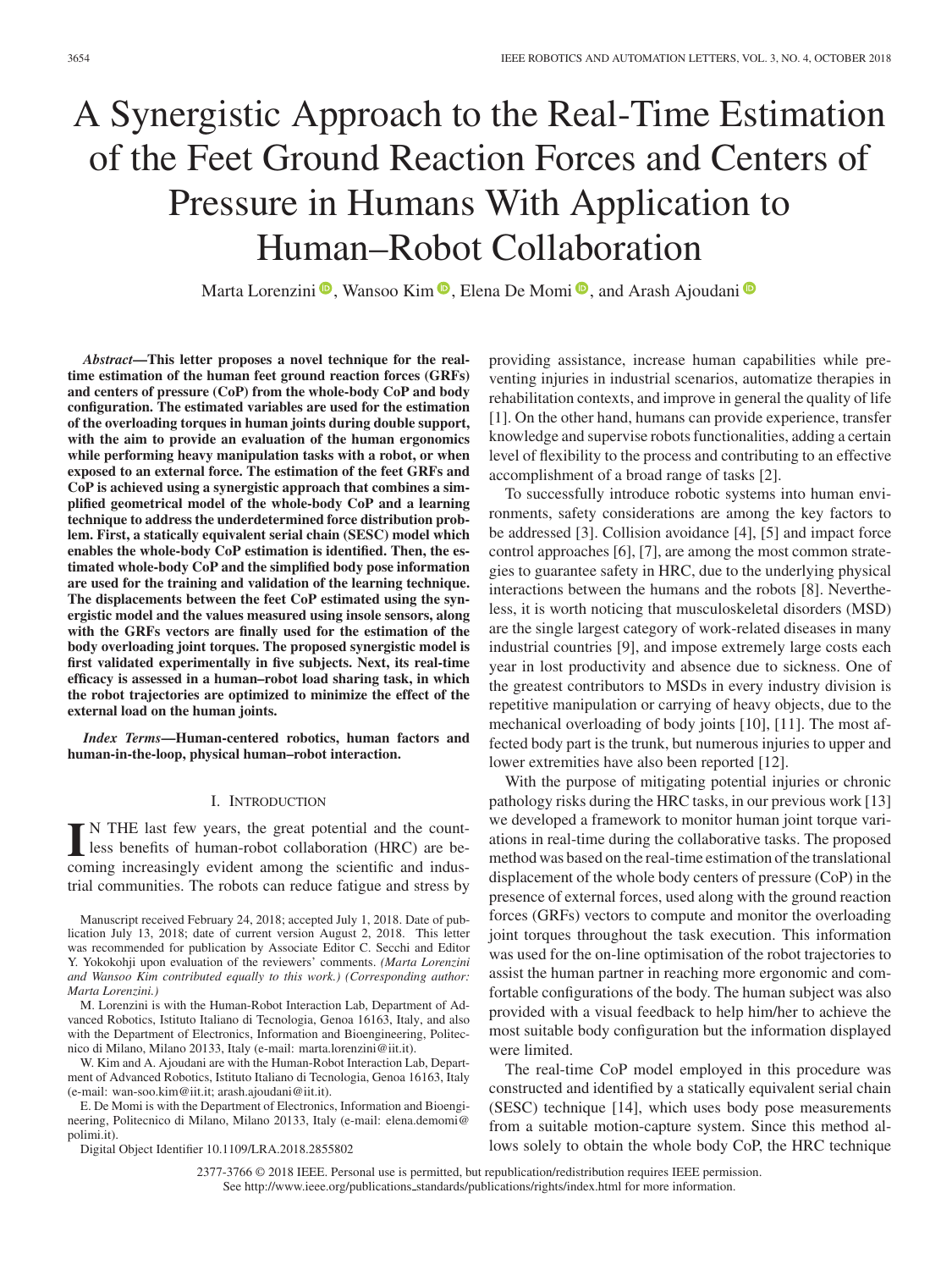

Fig. 1. The overall procedure for estimating the feet GRFs and CoP using the synergistic model (left), and reducing the overloading joint torque during HRC in the on-line phase (right).

proposed in [13] can currently be applied to human biomechanical models represented by planar serial chains that include just one GRF. The development of this reduced model to a three dimensional (3D) one including both legs, and thus the contact forces exchanged by both feet with the ground, would enable the tracking of human states in a larger workspace and broaden the applications of this technique to more realistic and complex 3D HRC tasks. To this end, a method to estimate the feet CoP and GRFs, during double support, on the basis of the whole body CoP and the total GRF is needed. Nevertheless, the computation of physically feasible contact forces to match a desired net contact wrench, known as the force distribution problem (FDP), is known to be an under-determined problem.

In robotics community, solutions to this problem have been addressed to properly select foot forces in multi-legged robots with a view to simplification, while assuming point contacts at the feet which can generate no moments [15], [16]. For humanoid robots, due to planar contacts which can generate significant moments, this assumption is not allowed and a more general distribution of the wrench to each foot is required. Although this complexity introduces additional constraints on the individual foot wrenches, the FDP is generally under-specified and provides the opportunity to optimise the feet CoP and contact forces. Several studies have been focused on the use of constrained optimisation methods which employ sub-optimal solutions by applying simplifying assumptions [17], [18]. All these approaches, in general, select a specific objective - as the tangential force [19], contact force norms [20], ground force magnitudes [17], and ankle torques [18] - on the basis of the context or the application for which the methods are developed and then minimise the corresponding objective function. This kind of formulation can provide quite good results in the robotic domain but it is not suitable for humans. The way in which a task should be performed by a robot is decided a priori and thus adding equations that correspond to selected constraints - with the aim to solve the un-determinacy of the FDP - is quite simple. Determining in advance which strategy a human subject is going to use to perform a task, instead, it is not so straightforward.

Accordingly, the aim of this letter is to propose a novel approach to solve the un-determinacy of the FDP for the human. Unlike task-specific robotics solutions, here we build a relation that links the whole body GRF and CoP to the feet GRFs and CoP, directly based on the data measured on the human subjects. We present a synergistic method which combines the information enclosed in the SESC model for the whole-body CoP estimation with the ability of learning techniques to implicitly detect complex nonlinear relationships between variables.

The overall procedure of our approach is shown in Fig. 1 and can be divided into two main parts: the off-line and the on-line phases. In the off-line phase we build a large dataset which allows us to characterize the method. Using external sensory systems, we collect sets of measurements of the human whole body pose along with CoP and GRFs upon a large number of static postures. Initially, this dataset is used to identify the unknown body segment inertial parameters (BSIPs) of the human body required for the development of the CoP model with the SESC technique. Secondly, to design and train a feed-forward artificial neural network (ANN) employed for solving the FDP. The proposed synergistic model is experimentally evaluated on five subjects. Then, in the on-line phase, its real-time applicability is experimentally evaluated. The overloading joint torques of the human body are estimated in the double support phase using a reduced-complexity biomechanical model while executing a load-sharing task with a robot. Consequently, robot trajectories are optimised to minimise such overloading torques, by considering the human, the robot and the task constraints. Being helped by the robot and by following a visual feedback interface that we have implemented, the human subject should then change his/her body configuration to achieve a more ergonomic and comfortable one.

## II. WEARABLE SENSORY SYSTEMS

This section introduces the wearable sensory systems in our experimental setup, as illustrated in Fig. 2. The use of wearable and light-weight sensory systems for the estimation of the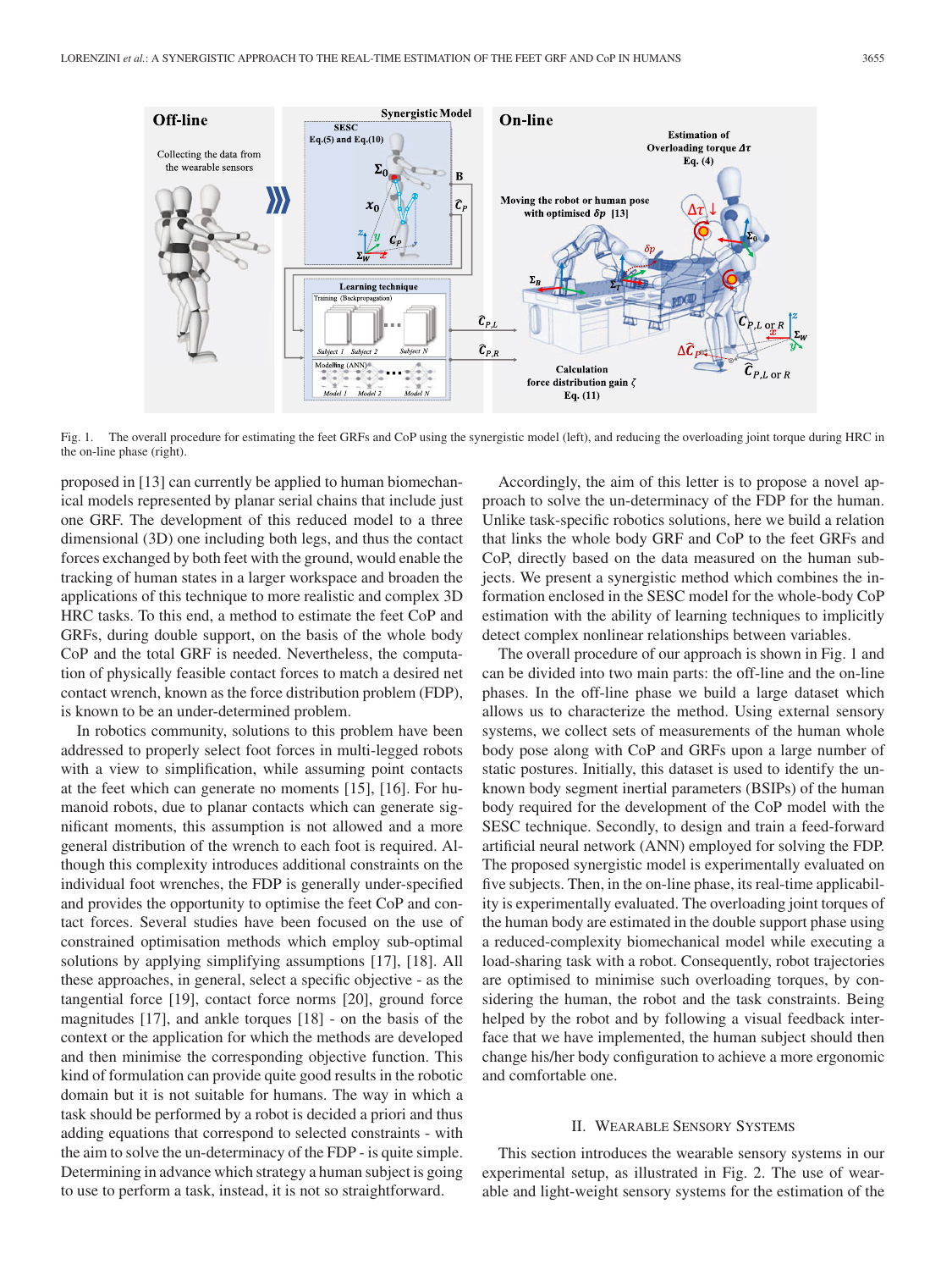

Fig. 2. The selected wearable sensor systems (a MoCap suit and insole sensors) and the corresponding frames for the CoP in this study are illustrated.

human dynamic states in HRC scenarios is of crucial importance since such systems do not add additional constraints on the human mobility. The measurement of the whole-body human motion is achieved using a wearable MVN Biomech suit (Xsens Tech) provided with seventeen inter-connected inertial measurement unit (IMU) sensors. In comparison to the multicamera systems that suffer from marker visibility issues due to the occlusions and the limited range of camera visibility, the wireless motion capture (MoCap) system exploited in this study enables the user to naturally perform the tasks in a large workspace. The on-line streaming of the human joints and segments data is performed using the MVN Biomech software. The calculation of the CoP and the measurement of the vertical GRF (vGRF) in this study are performed using OpenGo insole sensors (Moticon GmbH). In comparison to the force plate system that can severely reduce the subject's mobility, insole sensors are easily wearable (by placing them inside the shoes) and do not impose any constraints on the wearer's mobility. The OpenGo insole sensor device consists of thirteen capacitive pressure sensing pads and a 3D accelerometer for measuring motion. Furthermore, to improve the reliability of sensing capability, we developed a supplementary mechanical part with a thin and flexible surface as an additional attachment part to the OpenGo. The designed mechanical part has protuberances on the lower surface that are placed at the centers of the capacitive pressure sensing pads, enabling an effective distribution of body weight over the insole sensors. This consideration contributes to a significant increase of the feet GRFs and CoP measurement accuracy. The acquisition, synchronization and processing of the sensory data are achieved using an external PC in C++ environment. Both sensory units (MoCap and insole sensor system) can provide the required information in real-time over a wireless connection with the external PC.

#### III. OVERLOADING JOINT TORQUES

We recently proposed an algorithm to account for the human overloading joint torques<sup>1</sup> in real-time [21]. A brief summary of the method, with extension to the double support phase, is presented here. The method is based on the displacements of the CoP, calculated from the difference between an estimated one (using an off-line calibrated model) and the measured one (using the wearable sensors) as mentioned in the previous Section II. If no external interactions of the human with the environment (or object) are in place, the estimation of the CoP vector  $\hat{\mathbf{C}}_{P_{\text{max}}}$ achieved by the human body model is similar to the measured one  $\mathbf{C}_{P_{wt}}$ . If an external force is applied to the human, the estimated and the measured CoP vectors differ. Accordingly, the overloading joint torque vector is estimated from the CoP displacement vector and calculated from the difference between the estimated one  $\mathbf{C}_{P_{\text{max}}}$  and the measured one  $\mathbf{C}_{P_{\text{max}}}$ .

The human model in this letter is based on a floating base. The pelvis frame is chosen as the base frame  $\Sigma_0$  attached to the inertial frame  $\Sigma_W$  through six virtual degrees of freedom (DoFs). The generalised coordinates of the system are defined by  $\mathbf{q} = \left[\mathbf{x}_0^T \ \boldsymbol{\theta}_0^T \ \mathbf{q}_h^T\right]$  $\mathbf{C}^T \in \mathbb{R}^{6+n}$ .  $\mathbf{x}_0^T$  and  $\boldsymbol{\theta}_0^T$  represent the position and the orientation of  $\Sigma_0$ , respectively. The angular position of human joints is denoted by  $\mathbf{q}_h = \begin{bmatrix} q_1 & \cdots & q_n \end{bmatrix}^T \in \mathbb{R}^n$  where n<br>is the number of joints  $\alpha$  as well as the actual CoP vector  $\mathbf{C}_P$  $q_1 \, \cdots \, q_n$  the actual is the number of joints. **q** as well as the actual CoP vector  $\mathbf{C}_{P_w}$  as the magnus by the MVN Bigmach suit and the **OpenCo** can be measured by the MVN Biomech suit and the OpenGo insole sensor system, respectively.

The human joint torque vector  $\tau_{wo}$  with no external load except the body weight can be calculated using  $C_{P_{w}$  and the vGRF vector  $f_{wo}$  as follows:

$$
\mathbf{S}^T \boldsymbol{\tau}_{wo} = \boldsymbol{\tau}_b - \sum_{i=1}^{n_f} \mathbf{J}_{\hat{C}_{P_{wo},i}}(\mathbf{q})^T \mathbf{f}_{wo,i}.
$$
 (1)

Similarly, we calculate the torque vector  $\tau_{wt}$  in an externally loaded condition by using  $C_{P_{wt}}$  and the vGRF vector  $f_{wt}$  as follows:

$$
\mathbf{S}^T \boldsymbol{\tau}_{wt} = \boldsymbol{\tau}_b - \sum_{i=1}^{n_f} \mathbf{J}_{C_{P_{wt}i}}(\mathbf{q})^T \mathbf{f}_{wt,i} - \sum_{j=1}^{n_h} \mathbf{J}_{a_{hj}}(\mathbf{q})^T \mathbf{f}_{h,j},
$$
\n(2)

where  $\tau_b \in \mathbb{R}^{n+6}$  is equal to  $\mathbf{M}(\mathbf{q})\ddot{\mathbf{q}} + \mathbf{C}(\mathbf{q}, \dot{\mathbf{q}})\dot{\mathbf{q}} + \mathbf{G}(\mathbf{q}) \in$  $\mathbb{R}^{n+6}$ , where **M**, **C** and **G** represent the inertia matrix, the vector of centrifugal and Coriolis forces, and the vector of the gravity force, respectively.  $n_f$  is the number of contact forces exchanged with the ground.  $f_{wo}$  and  $f_{wt}$  are the vGRF vectors applied at the CoP of each foot without and with the effect of external forces, which can be considered as the body weight of human and the one measured by sensors, respectively.  $f_h$ represents the interaction forces that are applied at the contact points  $a_h$ , excluding the feet contacts.  $n_h$  is the number of contact points where the external forces are applied. In addition,  $\mathbf{S} = [\mathbf{0}_{n \times 6} \; \mathbf{I}_{n \times n}] \in \mathbb{R}^{n \times (n+6)}$  is the actuation matrix and  $J_{p_i}(q)$  is the contact Jacobian at the point  $p_i$  (e.g. positions of the feet CoP, and arm endpoints) with respect to  $\Sigma_W$ .

<sup>&</sup>lt;sup>1</sup>The overloading joint torque refers to the torque induced into the human joint by an external load.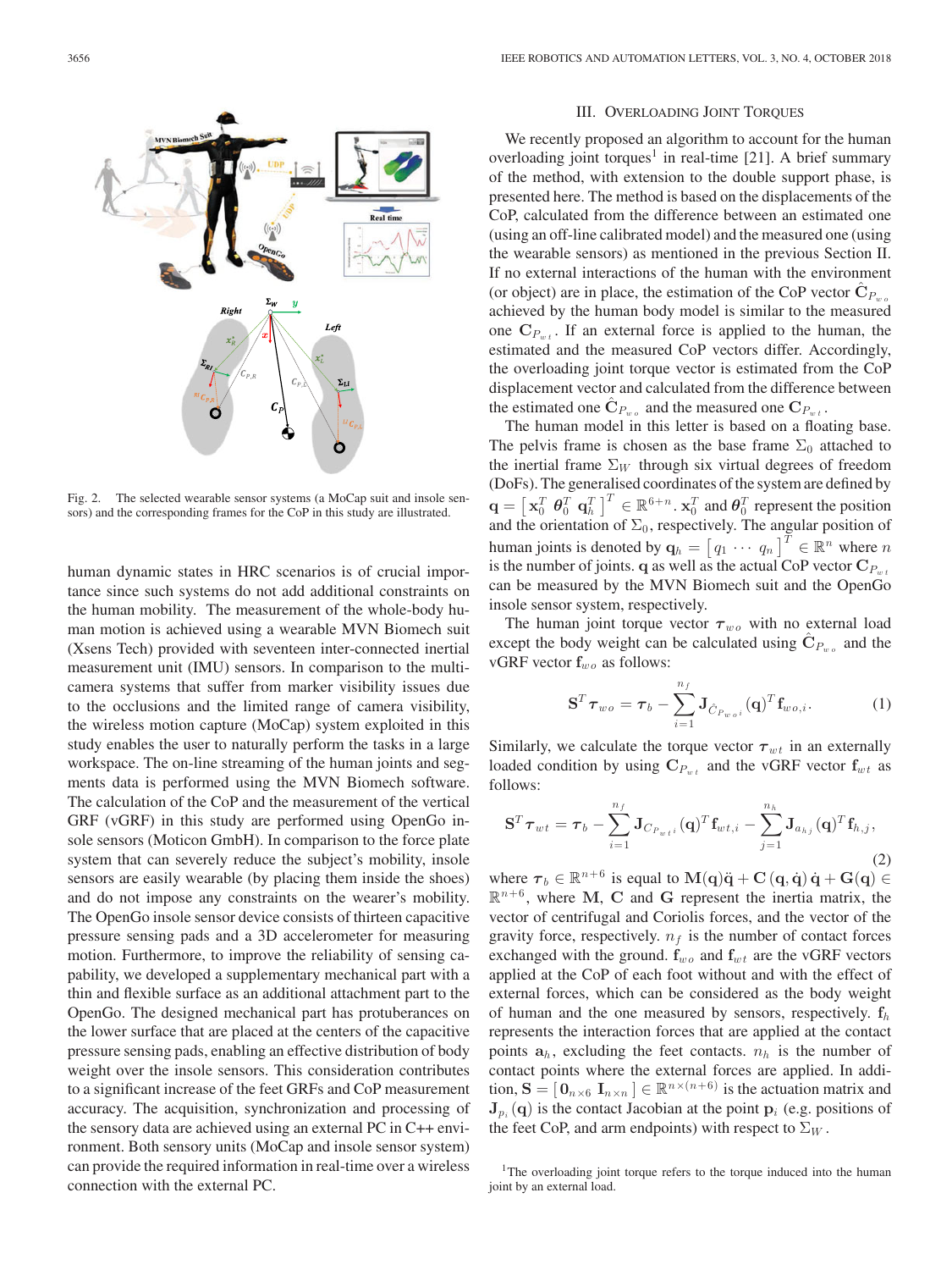The relationship between the interaction force  $f_h$  and vGRF variation  $\Delta \mathbf{f}_{w,i} = \mathbf{f}_{wt,i} - \mathbf{f}_{wo,i}$  can be defined as

$$
\Delta \mathbf{F} = \sum_{i=1}^{n_f} \Delta \mathbf{f}_{w,i} = -\sum_{j=1}^{n_h} \mathbf{f}_{h,j}.
$$
 (3)

Deriving from (1), (2) and (3), the overloading joint torques can be defined as

$$
\Delta \boldsymbol{\tau}_s = \mathbf{S}^T (\boldsymbol{\tau}_{wt} - \boldsymbol{\tau}_{wo})
$$
  
\n
$$
= \sum_{j=1}^{n_h} \mathbf{J}_{a_{hj}} (\mathbf{q})^T \eta_j \Delta \mathbf{F}
$$
  
\n
$$
- \sum_{i=1}^{n_f} \left( \mathbf{J}_{\Delta C_{Pi}} (\mathbf{q})^T \mathbf{f}_{wt,i} + \mathbf{J}_{\hat{C}_{P_{wo,i}}} (\mathbf{q})^T \zeta_i \Delta \mathbf{F} \right), \quad (4)
$$

with the Jacobian of the CoP displacement defined as  $J_{\Delta C_{Pi}} =$  $\mathbf{J}_{C_{P_{w}t}} - \mathbf{J}_{\hat{C}_{P_{w}o}t}$ . It is important to note that  $\tau_b$  does not affect the overloading joint torque vector  $\Delta \tau$  in any body configuthe overloading joint torque vector  $\Delta \tau_s$  in any body configuration since the external load is included in  $\Delta\tau_s$  itself. In the meantime, this consideration significantly reduces the number of human model parameters to be identified [22].  $0 \le \zeta_i$ ,  $\eta_j \le 1$ are the distribution gains for vGRF and interaction forces, respectively, which can be calculated from the body configuration [23], [24] (N.B.  $\sum_i \zeta_i = 1$ ,  $\sum_j \eta_j = 1$  is a necessary condition). In the next section, we provide a method to estimate the tion). In the next section, we provide a method to estimate the approximate distribution gains from the feet CoP positions.

### IV. SYNERGISTIC MODEL

In this section, we introduce a novel synergistic model (see in the middle of Fig. 1) that combines a simplified geometrical model and a learning technique for solving the FDP and thus estimating the feet GRFs and CoP in real-time. Once it has been identified and trained in the off-line phase, the model can be then employed in the algorithm to calculate the overloading joint torques in the on-line phase, as mentioned in the previous section. Firstly, we identify the whole-body CoM model using the SESC technique, which is based on a reduced complexity dynamic modelling of the human subject and achieves an accuracy of the CoM estimation comparable to the accuracy reached by the classical models that are based on articulated chains [14], [25]. Since the SESC technique is a geometry-based reconstruction of the CoM, the observability of the CoM position is complete [26] and due to the principled simplification approach, the real-time compatibility is addressed [13]. The whole-body CoP can then be computed in the dynamic case. Next, the training of an ANN to map the whole-body CoP along with the body pose to feet CoP is performed. This consideration is to reduce the amount of modelling uncertainty that is expected to be learnt by the ANN.

## *A. Geometrical Model: Whole-Body Center of Pressure*

The whole-body center of mass (CoM),  $C_M = [C_{Mx}]$  $C_{My} C_{Mz} | z^T \in \mathbb{R}^3$  of any branched chain (e.g., leg, arm, etc.)<br>can be modelled by geometric parameters (i.e. CoM, mass and can be modelled by geometric parameters (i.e. CoM, mass and length of each link) of the original whole-body structure using the SESC technique [14]

$$
\mathbf{C}_M = \mathbf{x}_0 + \mathbf{B}\mathbf{\Phi},\tag{5}
$$

where  $\mathbf{x}_0$  is the position of  $\Sigma_0$ , matrix  $\mathbf{B} = [\mathbf{A}_0 \cdots \mathbf{A}_n] \in \mathbb{R}^{3 \times 3(n+1)}$  $\mathbb{R}^{3 \times 3(n+1)}$  contains *i*-th link rotation matrices  $\mathbf{A}_i \in SO(3)$ with respect to  $\Sigma_W$ . Matrix  $\mathbf{\Phi} = \begin{bmatrix} \phi_0^T & \cdots & \phi_n^T \end{bmatrix}^T \in \mathbb{R}^{3(n+1)}$ includes the vector of SESC parameters  $\phi_i \in \mathbb{R}^3$ , which refers to mass distribution of the human model.

To identify the unknown parameters, the whole-body CoM can be written in regressor form as

$$
{}^{0}\mathbf{C}_{M} = \mathbf{C}_{M} - \mathbf{x}_{0} = \mathbf{B}\mathbf{\Phi}, \tag{6}
$$

where  ${}^{0}C_M$  is the CoM represented in  $\Sigma_0$ . The regression matrix **B** and the parameter vector **Φ** contain all the known and unknown parameters of the SESC.

The identification of the parameter vector **Φ** in such a form can be considered as a classical least-squares problem. In this study, the rotation matrix  $\bf{B}$  and the human base frame vector  $\bf{x}_0$ are calculated from the MVN Biomech suit measurements. On the other hand, the CoM vector cannot be obtained directly from the sensors but it is possible to achieve the ground-projected CoM, which corresponds to the CoP in the static condition. The whole-body CoP vector  $\mathbf{C}_P = [C_{Px} C_{Py}]^T \in \mathbb{R}^2$  with respect to the  $\Sigma_{yx}$  can thus be calculated using the **OpenGo** insole sensor to the  $\Sigma_W$  can thus be calculated using the OpenGo insole sensor system as

$$
\mathbf{C}_P = \frac{\mathbf{f}_L \cdot \mathbf{C}_{P,L} + \mathbf{f}_R \cdot \mathbf{C}_{P,R}}{\mathbf{f}_L + \mathbf{f}_R},\tag{7}
$$

where,  $f_L$  and  $f_R$  are the GRF of left and right foot, respectively. The CoP of each foot  $C_{P,L}$  and  $C_{P,R}$  with respect to the  $\Sigma_W$ can be calculated as follows

$$
\mathbf{C}_{P,L} = \mathbf{x}_L^* + \mathbf{A}_L^{* \;LI} \mathbf{C}_{P,L}, \text{ and } \mathbf{C}_{P,R} = \mathbf{x}_R^* + \mathbf{A}_R^{* \;RI} \mathbf{C}_{P,R}.
$$
\n(8)

The superscript (.)<sup>\*</sup> above symbolises the pre-multiplication of the projection to the  $x$ -*u* ground plane. The position of the feet the projection to the *x*-*y* ground plane. The position of the feet  $\mathbf{x}_L^*$  and  $\mathbf{x}_R^* \in \mathbb{R}^{2 \times 2}$  are measured from the MVN Biomech suit. <sup>LI</sup> **C**<sub>P,L</sub> and  $^{RI}$  **C**<sub>D</sub>, a correspond to the measured GoP value and  $^{RI}$ **C**<sub>P,R</sub> correspond to the measured CoP value with respect to the insole sensor frame on left and right, respectively. Accordingly, the least-squares problem can be solved by the stacked matrices for p pose set of **B**<sup>∗</sup> and <sup>0</sup>**C**<sub>P</sub> as **W**  $\in \mathbb{R}^{2p \times 3(n+1)}$ and  $\Omega \in \mathbb{R}^{2p \times 1}$ , respectively. The vector of the identified SESC parameters  $\hat{\Phi} \in \mathbb{R}^{3(n+1)}$  can be calculated as

$$
\hat{\Phi} = \mathbf{W}^+ \Omega, \tag{9}
$$

where  $\mathbf{W}^+ = \left(\mathbf{W}^T \mathbf{W}\right)^{-1} \mathbf{W}^T$  is the Moore-Penrose generalised inverse.

In the static condition, we can compute the CoP by projecting the whole-body CoM estimated by (5) with the identified SESC parameters (9) onto the  $x-y$  plane. On the other hand, the position of the CoP in the dynamic condition, relative to the CoM, can be computed by the differences between the acceleration about the CoM and the angular momentum [27], [28]. Nevertheless, for a whole-body resting on a flat ground surface and rotationally stable, the angular momentum variations of the CoM are negligible. Thus, we can obtain the estimated CoP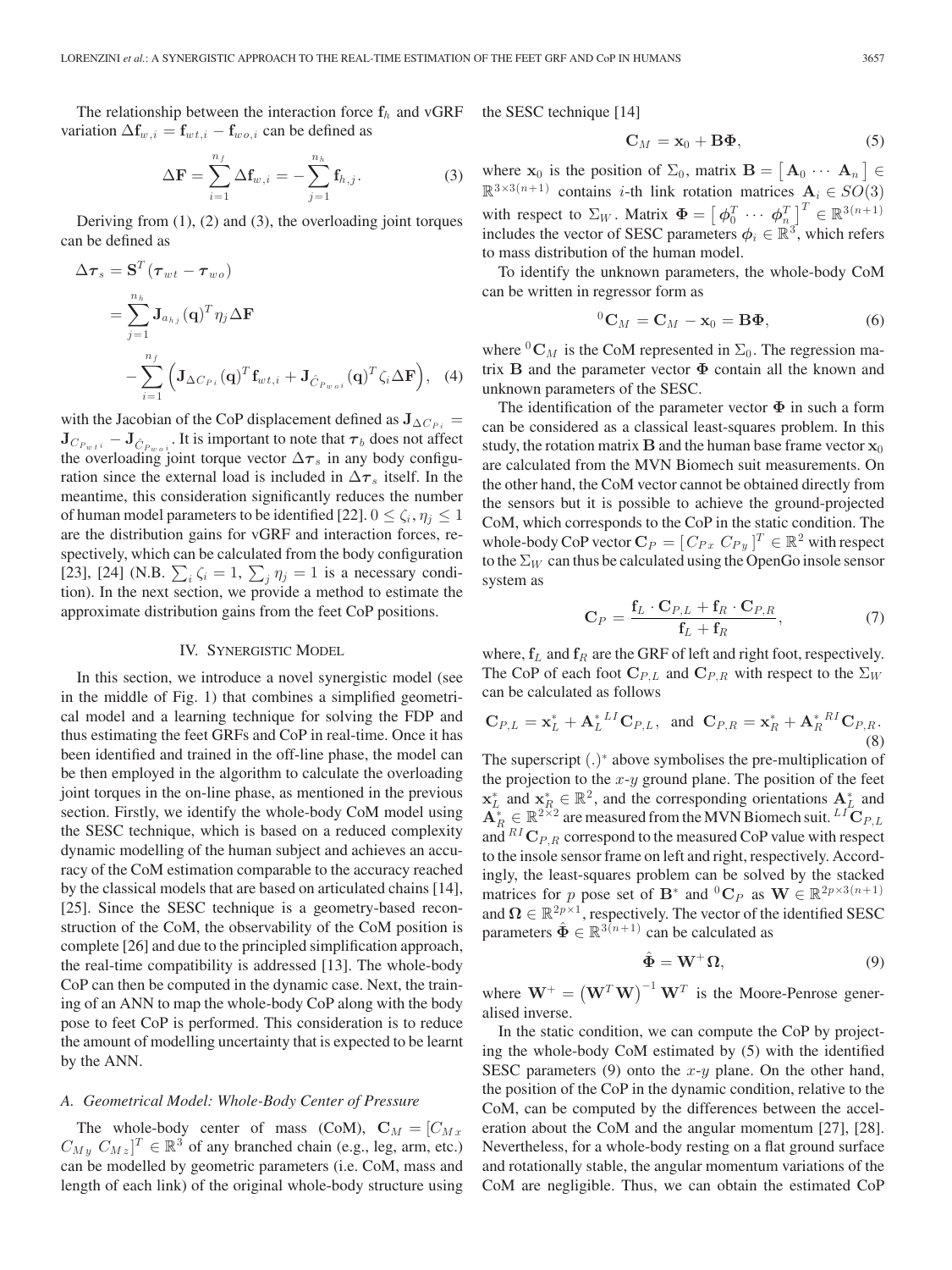vector  $\hat{\mathbf{C}}_P$  on the contact surface in the dynamic condition as

$$
\hat{\mathbf{C}}_P = \begin{bmatrix} \hat{C}_{Px} \\ \hat{C}_{Py} \end{bmatrix} = \begin{bmatrix} \hat{C}_{Mx} \\ \hat{C}_{My} \end{bmatrix} - \frac{\hat{C}_{Mz}}{\hat{C}_{Mz} + g} \begin{bmatrix} \ddot{\hat{C}}_{Mx} \\ \ddot{\hat{C}}_{My} \end{bmatrix}, \quad (10)
$$

where g is gravitational constant,  $\hat{\mathbf{C}}_M$  is the estimated CoM vector from the SESC, and  $\ddot{C}_{Mx}$ ,  $\ddot{C}_{My}$  and  $\ddot{C}_{Mz}$  are the linear acceleration of the CoM. Consequently, we only consider the second derivative of the CoM vector and  $g$  in order to determine the CoP of the human body. In addition, the acceleration of the CoM vector is calculated with the Kalman filtering approach [29].

### *B. Learning Technique: Feet Centers of Pressure*

Since the main contribution of this letter is to manage the double support indeterminacy and thus the case in which  $n_f$  is equal to 2 in (4), we employ the multi-layer ANN technique to estimate the feet GRFs and CoP, using as inputs the whole-body CoP estimated by the simplified SESC model and body configurations measured with the MVN Biomech suit. Supporting this choice, it has been shown that supervised multi-layer ANN with the proper input data and a non-linear activation functions are capable of representing accurate approximations and mappings [30]. Specifically, a feed-forward ANN with one hidden layer and enough number of neurons in the hidden layers can fit any finite input-output mapping problem [31].

The training of the ANN model for each subject is performed in the off-line phase so as to build the real-time model. To achieve the best results possible, different combinations of training functions, numbers of neurons in the hidden layer and sets of input data are tested. As regards the input data, the wholebody  $\hat{\mathbf{C}}_P$  from the SESC model, the orientation matrix of the simplified human model **B** and the pelvis, the left foot and the right foot positions are ultimately employed for the training and the validation. As regards the structure, we build a feed-forward ANN composed of one hidden layer containing four neurons with a non-linear activation function and an output layer with a linear function. The network is trained with the target data (e.g. the measured feet CoP using the OpenGo insole sensor) using the weights and bias values according to Levenberg-Marquardt optimisation.

Consequently, by using the proposed synergistic model, the feet CoP  $C_{P,R}$  and  $C_{P,L}$  can be estimated in real-time. In addition, we can obtain, deriving from (7), the distribution gain ζ for each foot as

$$
\begin{bmatrix} \zeta_L & \zeta_R \end{bmatrix} = \left[ \left| \frac{\hat{\mathbf{C}}_P - \hat{\mathbf{C}}_{P,R}}{\hat{\mathbf{C}}_{P,L} - \hat{\mathbf{C}}_{P,R}} \right| \left| \frac{\hat{\mathbf{C}}_P - \hat{\mathbf{C}}_{P,L}}{\hat{\mathbf{C}}_{P,R} - \hat{\mathbf{C}}_{P,L}} \right| \right]. \tag{11}
$$

Reminding that  $\sum_i \zeta_i = 1$  it is possible to compute the gain<br>ated to one foot and then subtract its value from 1 to obtain related to one foot and then subtract its value from 1 to obtain the gain related to the other foot.

## V. VERIFICATION OF THE METHOD

This section first provides the performance evaluation of the proposed synergistic model. Next, a human-robot load sharing task is performed to validate the real-time applicability of the

TABLE I MEANS AND STANDARD ERRORS OF THE POSITION ERRORS BETWEEN THE WHOLE BODY COP MEASURED USING THE OPENGO INSOLE SENSORS, AND THE COP ESTIMATED BY THE IDENTIFIED SESC MODEL. THE ERRORS ARE COMPUTED FOR EACH SUBJECT ON THE X-AXIS AND ON THE Y-AXIS ACROSS 200 POSTURES

| Subject | $CoP$ errors $(m)$ |                   |
|---------|--------------------|-------------------|
|         | $C_{P_r,L}$        |                   |
|         | $1.34* + 0.04*$    | $1.33* \pm 0.04*$ |
| 2       | $1.57* + 0.04*$    | $1.34* + 0.04*$   |
| 3       | $1.45* + 0.04*$    | $1.56* + 0.04*$   |
|         | $1.76* + 0.05*$    | $1.70^* + 0.05^*$ |
| 5       | $1.83* + 0.05*$    | $1.40* + 0.05*$   |

\*All the values in the table are multiplied by  $10^{-2}$ .

method. The objective of the HRC task is to minimise the human overloading joint torques computed in real-time by means of the synergistic model and to achieve anticipatory optimisation of robot behaviour to promote ergonomic HRC.

#### *A. Model Identification and Validation*

Five healthy male volunteers (age:  $28.6 \pm 4.3$  years; mass: 84.7  $\pm$  10.7 kg; height: 182.2  $\pm$  2.9 cm)<sup>2</sup> were recruited in the experimental session. A written informed consent was obtained after explaining the experimental procedure. Each subject was asked to wear the MVN Biomech suit and the OpenGo insole sensors and then required to hold 200 static poses for the data collection. During the acquisition, the postures were chosen by each subject arbitrarily but with the requirement to change the orientations of each segment and the position of the feet CoP as much as possible in between, to obtain variables as linearlyindependent as possible. A large number of postures collected along with their variability are necessary to build a suitable set of input data for the parameters identification of the proposed synergistic model.

The SESC parameters identification was done using 80 selected static poses that were considered suitable given the level of approximation of our human model (details can be found in [14]). Table I presents the means and the standard errors of the position error of the CoP with respect to the  $\Sigma_W$  to evaluate the performance of the SESC technique. This position error was computed in  $x$ - and in  $y$ -direction for all the 200 postures performed by five subjects. We compared  $\mathbf{C}_{P_{w,t}}$  and  $\mathbf{C}_{P_{w,t}}$  positions, computed with (7) using data measured by the OpenGo insole sensors and estimated by the SESC model, respectively, without the effect of external forces. The mean position error was  $1.83 \times 10^{-2}$  m in the x-direction and  $1.40 \times 10^{-2}$  m in the y-direction across all postures for the subject with the worst results, providing a solid evidence on the accuracy of the on-line CoP model. For the training of the ANN we used 160 static poses (around 80% of the whole dataset) which were in fact adopted as the training set.

Fig. 3 is a graphical representation of the means and the standard errors of the position errors between the feet CoP with respect to the  $\Sigma_W$ , measured by the OpenGo insole sensors and the estimated ones by the ANN, hence the output of the synergistic method. These errors were computed for each subject on

<sup>&</sup>lt;sup>2</sup>Subject data is reported as: mean  $\pm$  standard deviation.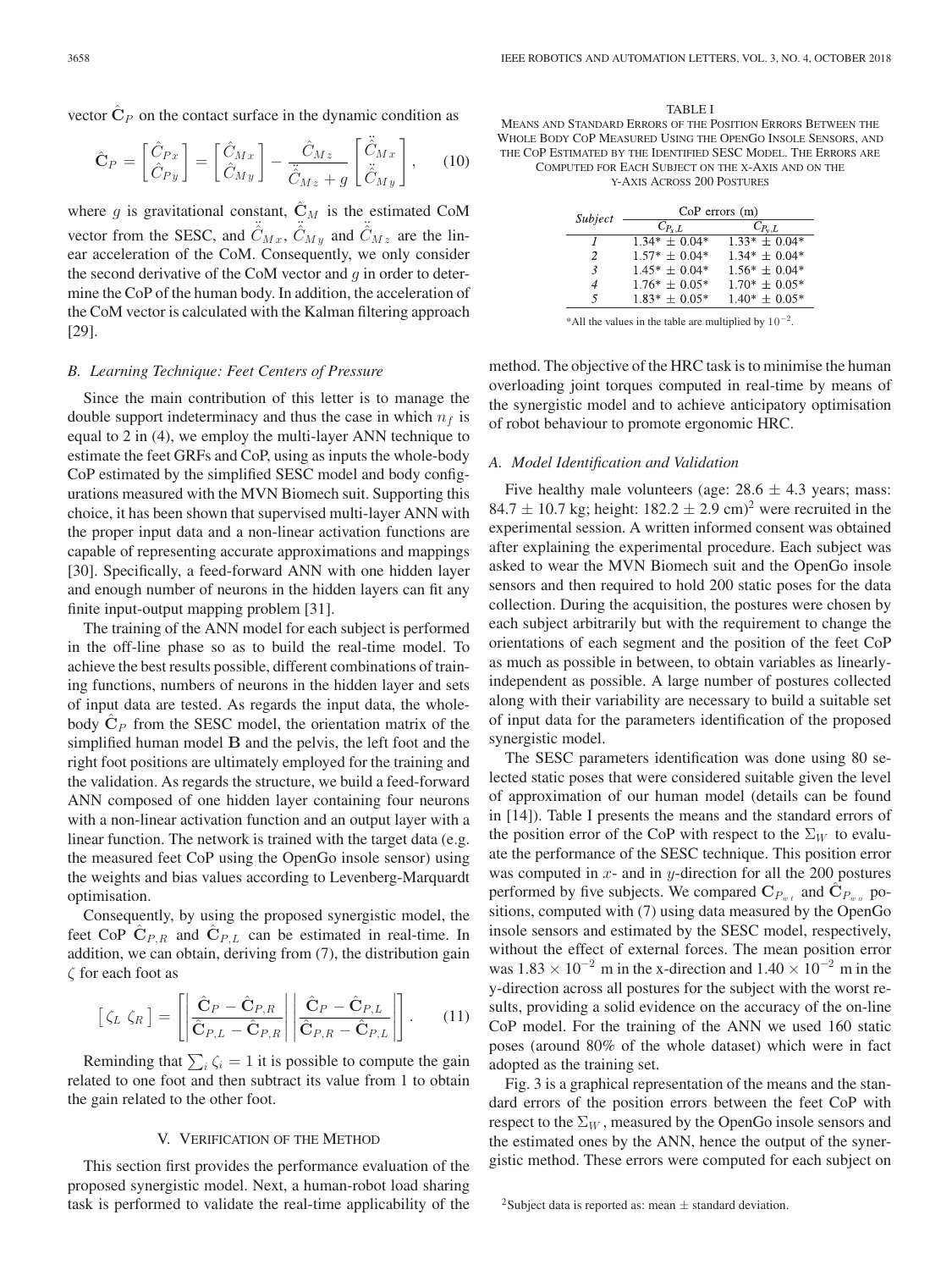

Fig. 3. Graphical representation of the means and standard errors of the position errors for the left foot (left chart) and for the right foot (right chart) between the feet CoP measured using the OpenGo insole sensors and the feet CoP estimated by the synergistic method. The feet CoP position errors are expressed in the inertial frame and computed for each subject on the x-axis and on the y-axis across 40 postures.

the x-axis and on the y-axis for the left foot and for the right foot across 40 postures that were used as the validation set to examine the network performance (around the other 20% of the whole dataset). The magnitude of the error was uniform between the subjects, demonstrating that the proposed synergistic approach can deal with varying patterns of movement and human body models with different inertial parameters. The consistency of the error in the  $x$  and  $y$  directions and the level of accuracy achieved were suitable for the target HRC task of this letter.

#### *B. Visual Feedback Interface*

In the human-robot collaboration experiment, the objective was to make the human subject perform the load sharing task in the most ergonomic way possible. To accomplish this requirement, the subject was supposed to change the body configuration by following two possible guidance: the assistance of the robot, whose functioning will be presented in the next paragraph, and a visual feedback. To this latter end, we took advantage of a graphic interface to make the subject aware of several meaningful information concerning his/her status. The ROS 3D visualizer RViz was employed for displaying purpose. The picture in the lower part of Fig. 4 highlights the data provided in real-time to the subject during the experiments: the current (black) and the optimal (red) (details about how it is computed can be found in the next paragraph) human body configurations, the degree of the computed overloading joint torques colour-coded to denote a high (red), medium (orange) or low (green) value and finally, the positions of measured and estimated feet CoP. To provide the model that estimated feet GRFs and CoP in real-time, we used the proposed synergistic approach, whose parameters were identified in the off-line phase. By following this visual feedback, displayed on a screen during the experiment, the subject could both monitor the level of the overloading torque on his/her own joint and change the current body configuration attempting to match the optimal one.

## *C. Overloading Joint Torque Minimisation During HRC*

The second guidance provided to the human in the HRC task was the robot assistance. The robot must optimise the task



Fig. 4. Overview of the experimental setup: the photo on the top shows all the sensors and devices involved in the experiment, the picture on the bottom presents the visual feedback provided to the subject performing the experiment.

trajectories to minimise the human co-worker joints overloading, computed with equation (4), while performing the load sharing task. Fig. 4 shows the experimental setup. One subject (age: 30 years; mass: 76.5 kg; and height: 1.78 m) was asked to wear the MVN Biomech suit and the OpenGo insole sensors. The external object (width: 0.33 m; depth: 0.56 m; height: 0.23 m; mass: 8 kg) was grasped from two sides by the human hands and the Pisa/IIT Softhand [32] which was attached to a KUKA Lightweight robot (LWR). As the most co-manipulation scenarios, the considered task involves human hands to interact with an object, thus, we assume that the points of interaction with the external environments are located at the end of the forearm link and we assume a symmetric distribution ratio over them. Accordingly, the values of  $\eta_j$  were set to 0.5 for both the left and right hand. The values of  $\zeta_j$  are computed using (11).

In this experiment, the human subject had to achieve the human-robot load sharing task in a way that optimises the working conditions, including the constraints, in order to prevent any excessive load on the human joints. Accordingly, the human optimal body configuration was determined by an optimisation procedure based on the minimisation of the overloading joint torques with respect to body configuration and given constraints. Since the cost of optimisation should take into account the potential injuries arising from high overloading joint torques, we define a symmetric positive definite weight matrix  $\mathbb{W} = \text{diag} \left[ \Delta \tau_1 / \tau_{\text{max}_1} \cdots \Delta \tau_n / \tau_{\text{max}_n} \right] \in \mathbb{R}^{n \times n}$ , with com-<br>popents  $\tau$  that can be chosen from biomechanical data [33] ponents  $\tau_{\text{max}_n}$  that can be chosen from biomechanical data [33]. Given the weight matrix, the optimisation process is defined as

$$
\min_{\mathbf{q}_h} \|\Delta \boldsymbol{\tau}^T \mathbb{W} \Delta \boldsymbol{\tau}\|,\tag{12}
$$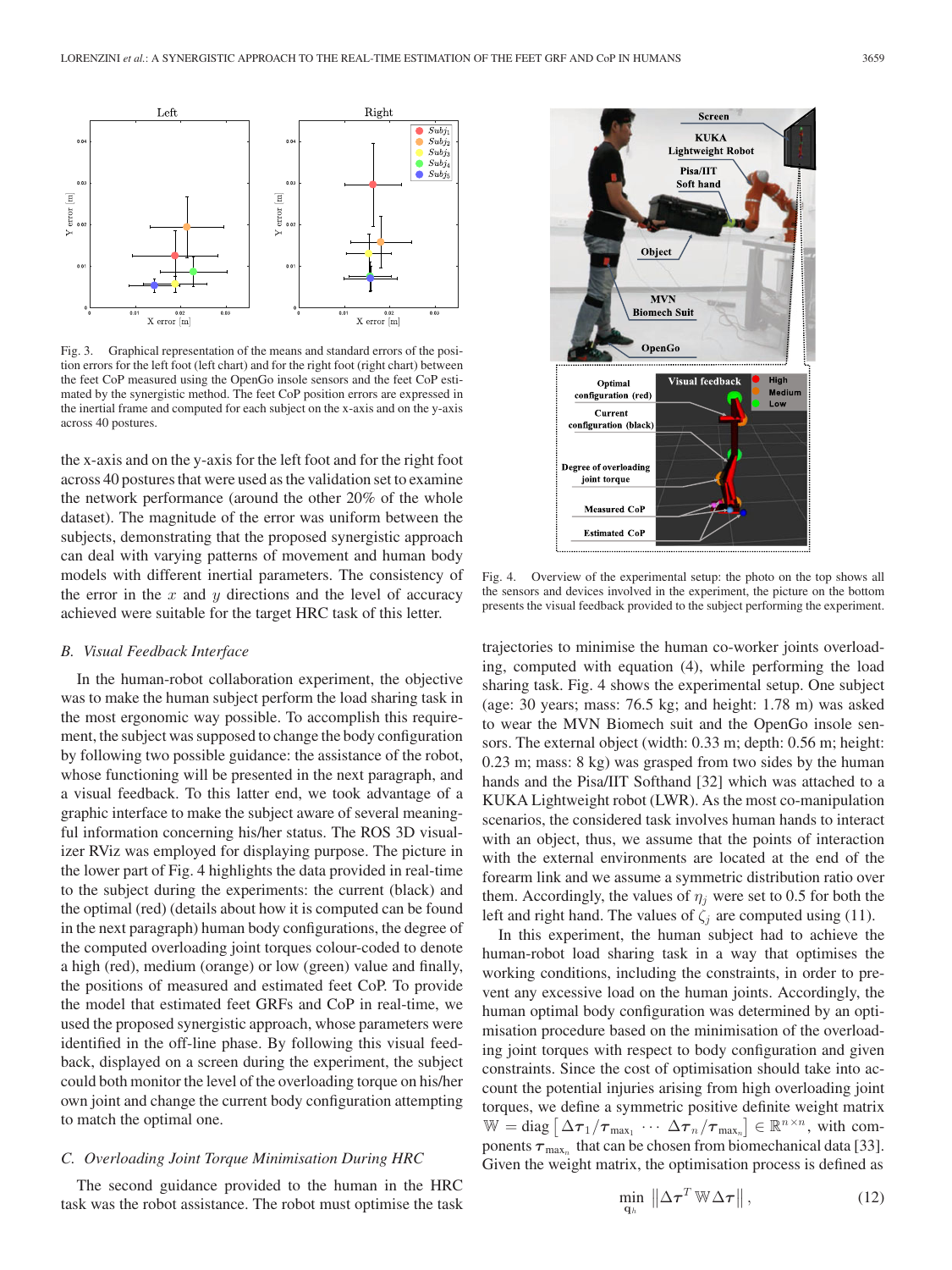where  $\mathbf{q}_h \in \mathbb{R}^n$  is the human joint angle vector and  $\Delta \tau \in \mathbb{R}^n$ is the vector of overloading joint torques that is calculated from (4). In the optimisation process, several constraints are considered: upper and lower bounds on the human joint angles  $q_h$ , a linear inequality constraint on the CoP  $C_P \in \mathbb{R}^2$  to keep the postural stability of the human body, constraints on the position of the object and finally a constraint for the endpoint manipulability of the human arm (details can be found in [13]). Once the human optimal body configuration was computed, the robot trajectory was adjusted accordingly to facilitate the subject to achieve more ergonomic poses. Consequently, during the HRC task, the human subject being helped by the robot as well as following the visual feedback, had to move the object and to change the body configuration so as to reach the optimal working conditions. Fig. 5 illustrates the results of HRC experiment. The first row depicts three specific configurations of the human biomechanical model while the subject is performing the task: the unoptimised  $(A)$ , moving  $(B)$  and optimised  $(C)$  configurations, respectively. Observing the degree of the overloading joint torques represented by the colour-coded markers, it can be shown that, throughout the task, the external forces were redistributed among the joints so as to reach the human optimal configuration in phase (C). The fact that the elbow joint did not show the lowest level of joint overloading can be related to the condition imposed by the task of holding the object. The first plot presents the optimal trajectory that the robot perform to assist the subject during the task, both in time (left chart) and space (right chart). The second plot presents the computed overloading joint torques of the human:  $\|\Delta \tau\|$  in the left hip (LH), left knee (LK), left ankle (LA), right hip (RH), right knee (RK), right ankle (RA), elbow (E) and shoulder (S) joints. The overloading joint torques in the left and right arm joints had similar values because the arms moved symmetrically to hold the external object, thus the results for the right arm were demonstrated. As observed in the plot, starting from the initial configuration (A) to the optimised one (C),  $\|\Delta \tau\|$  decreases in all joints due to the robot reactive behaviour, demonstrating that the effect of the external load on human joints was reduced. Specifically, the overall percentage of decrement was around 72.6% on average (56.1% in the arms, 92.2% in the left leg and 35.3% in the right leg). $3$  Additionally, to compare the muscle activity in the whole-body through electromyography (EMG), we selected anterior deltoid (AD), biceps (BC), L5 paraspinals (L5), right and left vastus lateralis (R.VL and L.VL), right and left rectus femoris (R.RF and L.RF) and right and left tibialis anterior (R.TA and L.TA) muscles of the human counterpart. The reduction rates of the EMG signals (filtered and normalised) were computed and resulted as 70.9% in the AD, 8.6% in the BC, 27.9% in L5, 62.3% on average for the right leg and 72.3% on average for the left leg, providing an additional evidence of the human effort attenuation. Finally, the lower plot of Fig 5 shows the displacements between the feet CoP measured by the insole sensors and the feet CoP estimated by the proposed synergistic



Fig. 5. Results of the human-robot load sharing task experiment. The sequence of the pictures on the top shows the progress of the experiment: unoptimised state (A), transition (B) and optimised state (C). The first plot shows the robot optimal trajectory both in space (left chart) and time (right chart). The second plot shows the calculated overloading joint torques. The third plot shows the displacements between the estimated and measured feet CoP for the right foot and for the left foot.

method. It was worth noticing that passing from configuration (A) to (C) this displacements decreases both for the right foot and for the left foot. This minimisation of the difference between  $\mathbf{C}_P$  and  $\mathbf{C}_P$  provides a further evidence of the method capability to make the human achieve more ergonomic configurations.

## VI. CONCLUSIONS AND FUTURE WORK

In this work we proposed a synergistic approach for the real-time estimation of the human feet GRFs and CoP based on a reduced-complexity human body model and a learning

 $3$ Overloading torque reduction percentage in shoulder: 62.4%, in elbows: 45.8%, in left hip: 91.4%, in left knee: 91.8%, in left ankle: 93.4%, in right hip: 40.5%, in right knee: 7.8%, in right ankle: 43.5%.